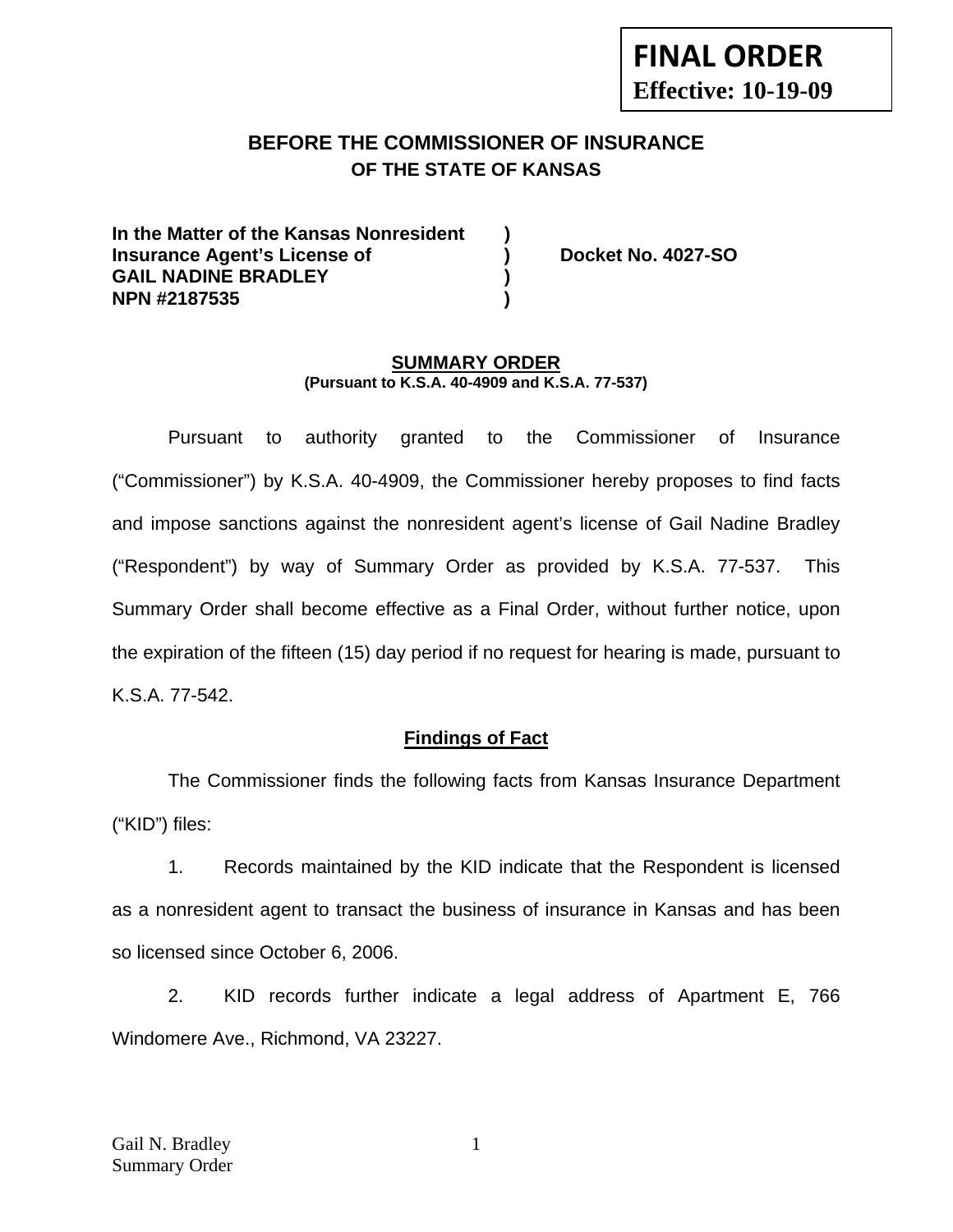3. KID has learned that Respondent's Virginia Resident License was revoked

effective April 9, 2009.

4. Respondent has not reported to KID the revocation of her resident license.

## **Applicable Law**

5. K.S.A. 40-4909(a) provides, in relevant part:

"The commissioner may deny, suspend, revoke or refuse renewal of any license issued under this act if the commissioner finds that the applicant or license holder has: (2) Violated: (A) Any provision of chapter 40 of the Kansas Statutes Annotated, and amendments thereto, or any rule and regulation promulgated hereunder (see also 40-4204(1). . .(8) Used any fraudulent, coercive, or dishonest practice, or demonstrated any incompetence, untrustworthiness, or financial irresponsibility in the conduct of business in this state or elsewhere. . .." K.S.A. 40-4909(a).

6. The Commissioner may revoke any license issued under the Insurance

Agents Licensing Act if the Commissioner finds that the interests of the insurer or the insurable interests of the public are not properly served under such license. K.S.A. 40- 4909(b).

 7. Each agent is required to report any disciplinary action of the agent's license within 30 days of said discipline. K.A.R. 40-7-9.

## **Conclusions of Law**

 8. The Commissioner has jurisdiction over Respondent as well as the subject matter of this proceeding, and such proceeding is held in the public interest. The Commissioner finds, based on the facts contained in paragraphs 3 and 4, that Respondent has demonstrated incompetence, untrustworthiness, or financial irresponsibility in the conduct of business.

2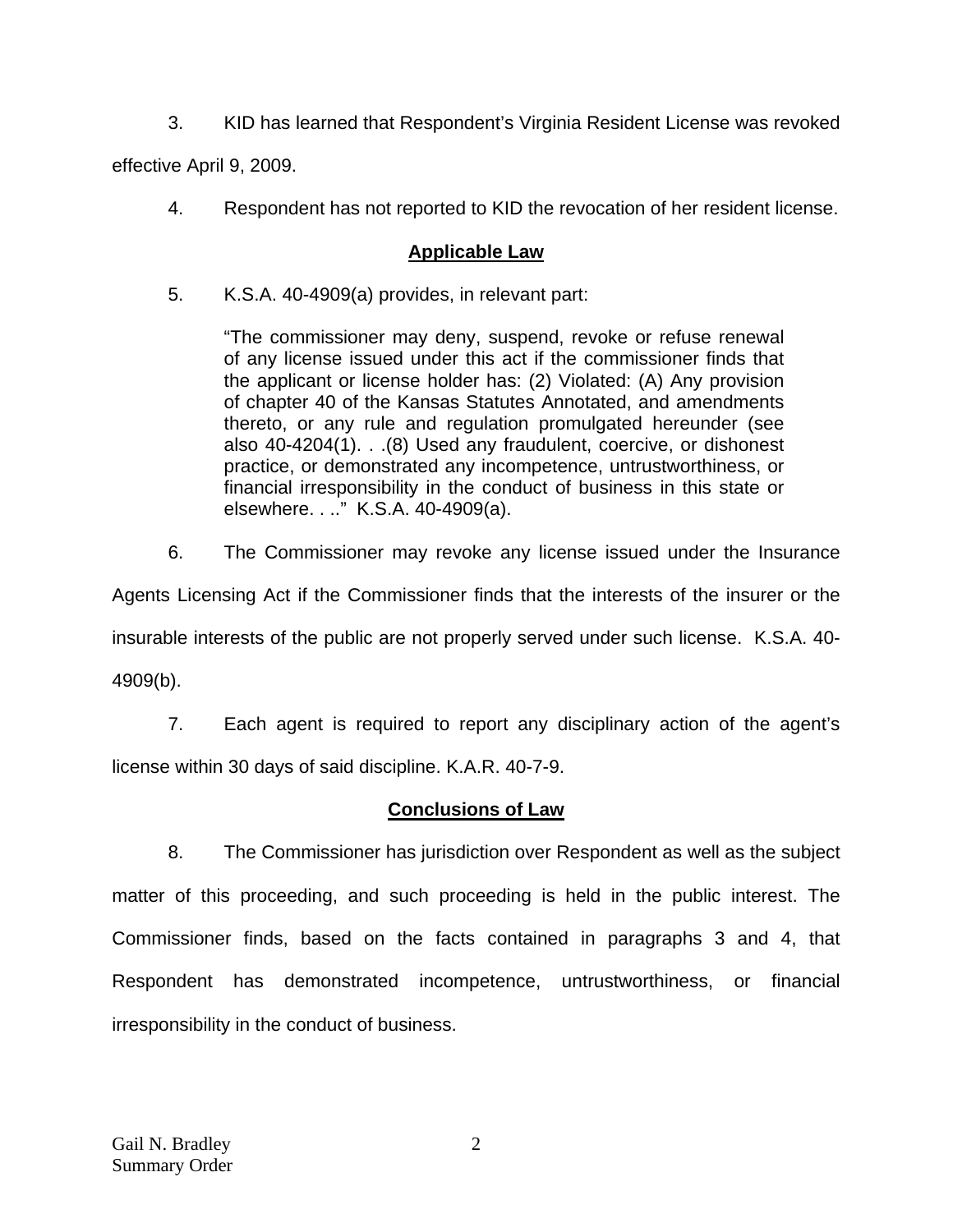9. Based on the Respondent's conduct and the revocation of her resident license in Virginia, the Commissioner concludes that sufficient grounds exist for the revocation of Respondent's insurance agent's license pursuant to K.S.A. 40-4909(b) because such license is not properly serving the interests of the insurer and the insurable interests of the public.

 10. Based on the facts and circumstances set forth herein, it appears that the use of summary proceedings in this matter is appropriate, in accordance with the provisions set forth in K.S.A. 77-537(a), in that the use of summary proceedings does not violate any provision of the law and the protection of the public interest does not require the KID to give notice and opportunity to participate to persons other than Gail N. Bradley.

**IT IS THEREFORE ORDERED BY THE COMMISSIONER OF INSURANCE THAT** the Kansas non-resident insurance agent's license of Gail N. Bradley is hereby **REVOKED. It is further ordered,** that Gail N. Bradley shall **CEASE and DESIST** from the sale, solicitation, or negotiation of insurance and/or receiving compensation deriving from the sale, solicitation, or negotiation of insurance conducted after the effective date of this order.

#### **NOTICE OF RIGHTS**

#### (Pursuant to K.S.A. 77-542)

Gail N. Bradley is entitled to a hearing pursuant to K.S.A. 77-537 and K.S.A. 77- 542, the Kansas Administrative Procedure Act. If Respondent desires a hearing, he must file a written request for a hearing with:

3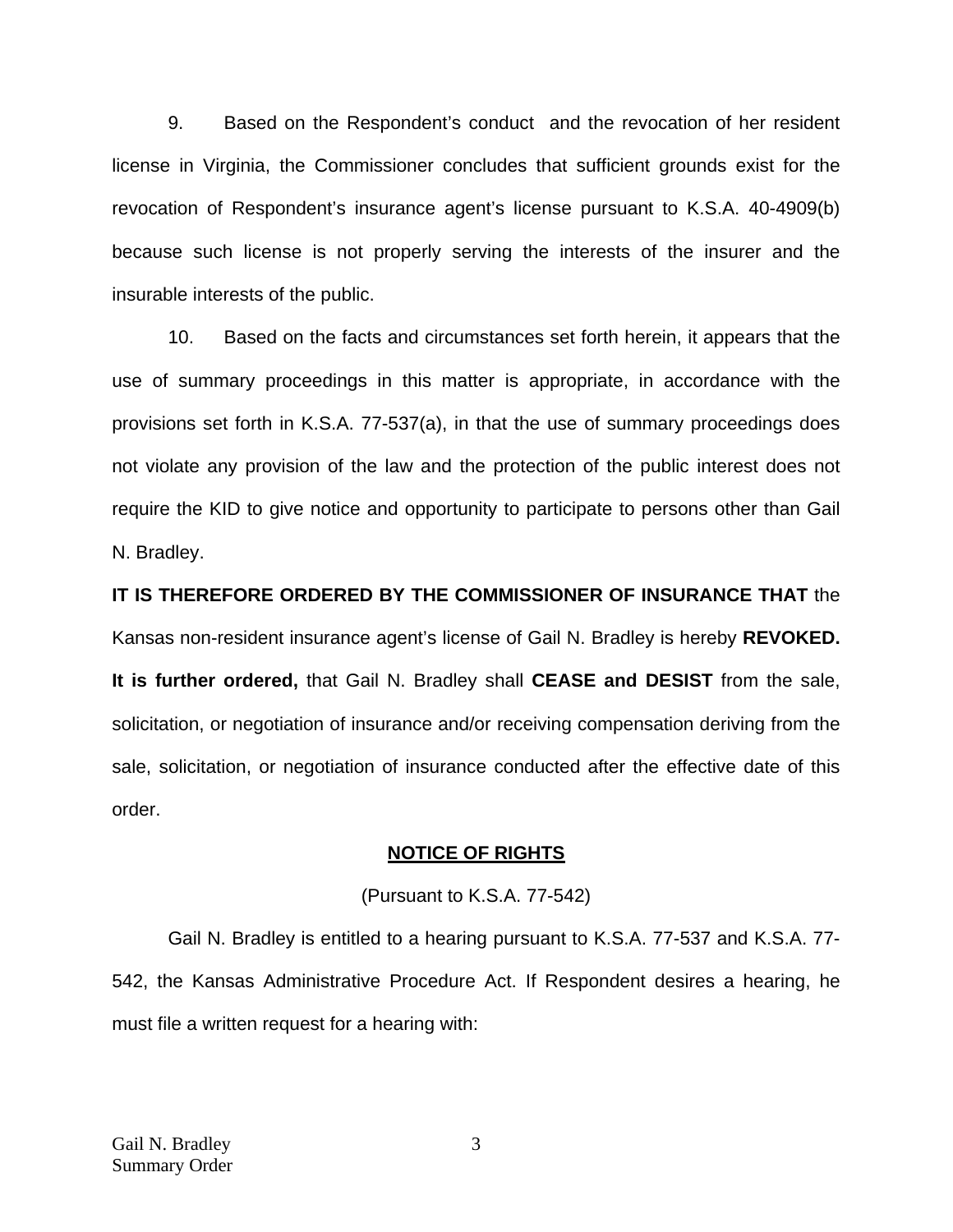John W. Campbell, General Counsel Kansas Insurance Department 420 S.W.  $9<sup>th</sup>$  Street Topeka, Kansas 66612

This request must be filed within fifteen (15) days from the date of service of this Order. If Respondent requests a hearing, the Kansas Insurance Department will notify him of the time and place of the hearing and information on procedures, right of representation, and other rights of parties relating to the conduct of the hearing, before commencement of the same.

If a hearing is not requested in the time and manner stated above, this Summary Order shall become effective as a Final Order upon the expiration of time for requesting a hearing, pursuant to K.S.A. 77-613. In the event Respondent files a Petition for Judicial Review, pursuant to K.S.A. §77-613(e), the agency officer to be served on behalf of the Kansas Insurance Department is:

 John W. Campbell, General Counsel Kansas Insurance Department 420 S.W. 9<sup>th</sup> Street Topeka, Kansas 66612